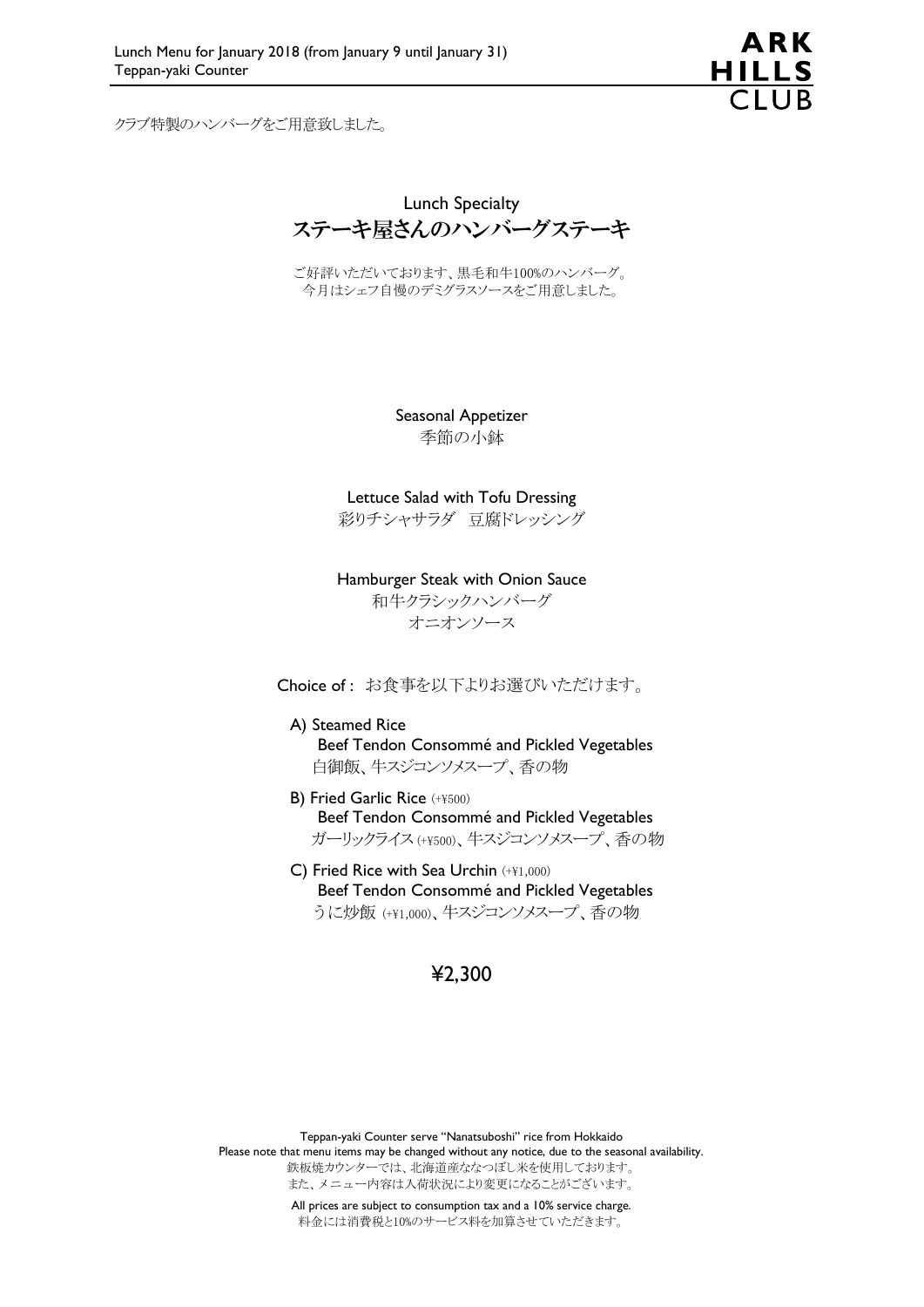

### Today's Rare Cuts Beef Lunch

"お肉の美味しさ再発見" 本日の稀少部位ランチ

### Today's Seasonal Appetizer

季節の小鉢

(Marinated Pond Smelt, Carrot Mousse or Egg Custard with Cod Milt etc.) (わかさぎの南蛮漬け、雪下人参のムース、鱈白子のときわ蒸し など)

> Lettuce Salad with Tofu Dressing 彩りチシャサラダ 豆腐ドレッシング

#### Today's Rare Cuts of Beef 100g

国産牛などの稀少部位 100g その日一番の特選部位をお楽しみいただきます。

#### Sautéed Seasonal Vegetables such as Baby Chinese Cabbage and Potato 季節野菜のソテー 娃々菜、アメリカ人参芋 など

Choice of : お食事を以下よりお選びいただけます。

- A) Steamed Rice Beef Tendon Consommé and Pickled Vegetables 白御飯、牛スジコンソメスープ、香の物
- B) Fried Garlic Rice Beef Tendon Consommé and Pickled Vegetables ガーリックライス、牛スジコンソメスープ、香の物
- C) Fried Rice with Sea Urchin (+¥850) Beef Tendon Consommé and Pickled Vegetables うに炒飯 (+¥850)、牛スジコンソメスープ、香の物

Coffee or Tea コーヒー 又は 紅茶

## ¥2,800

Teppan-yaki Counter serve "Nanatsuboshi" rice from Hokkaido Please note that menu items may be changed without any notice, due to the seasonal availability. 鉄板焼カウンターでは、北海道産ななつぼし米を使用しております。 また、メニュー内容は入荷状況により変更になることがございます。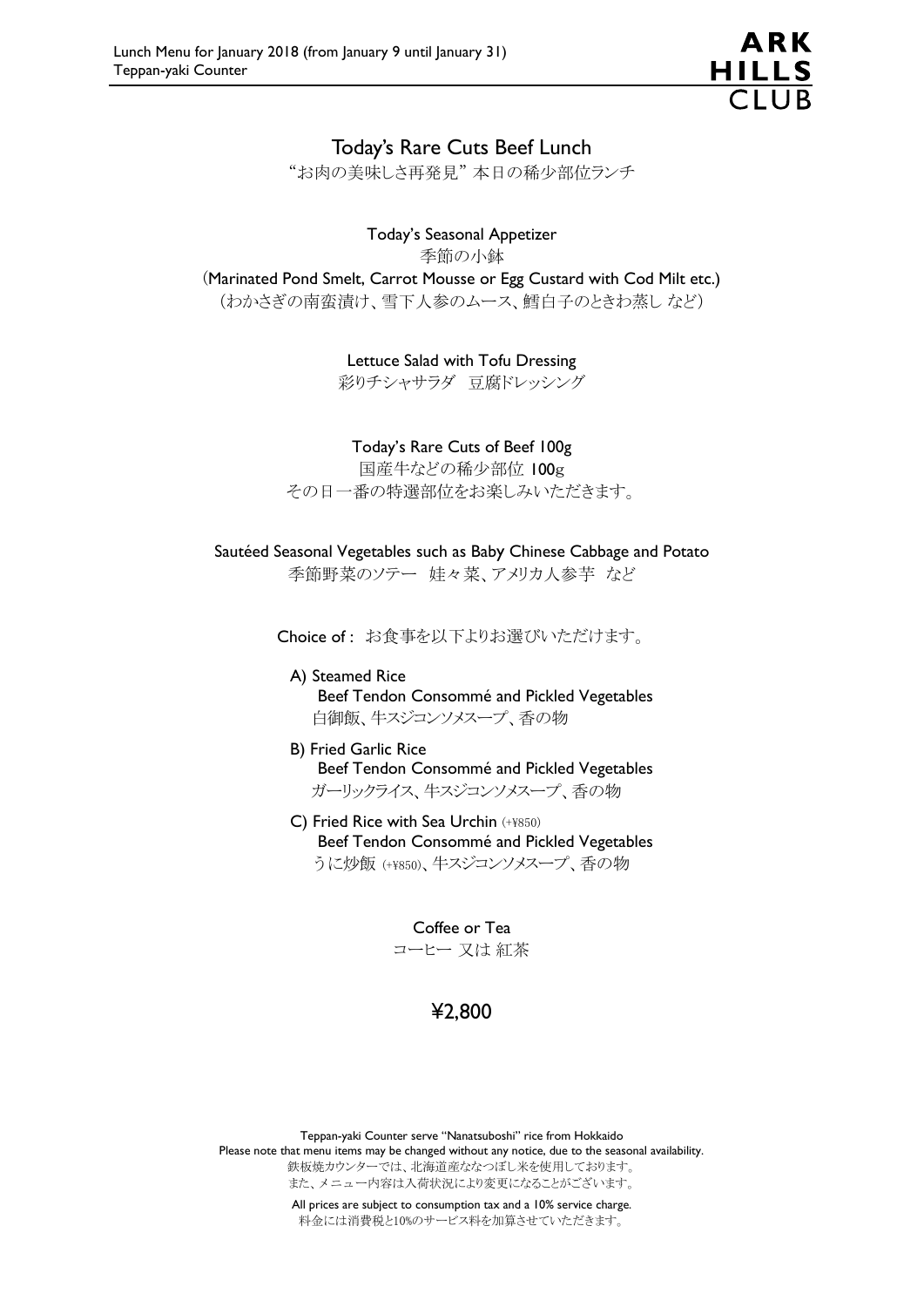## Seafood Lunch

シーフードランチ

Today's Seasonal Appetizer 季節の小鉢 (Marinated Pond Smelt, Carrot Mousse or Egg Custard with Cod Milt etc.) (わかさぎの南蛮漬け、雪下人参のムース、鱈白子のときわ蒸し など)

Lettuce Salad with Tofu Dressing

彩りチシャサラダ 豆腐ドレッシング

Sautéed Sea Beam and Scallops with Saffron Cream Sauce 真鯛と帆立貝のソテー サフランクリームソース

Sautéed Seasonal Vegetables such as Baby Chinese Cabbage and Potato 季節野菜のソテー 娃々菜、アメリカ人参芋 など

Choice of : お食事を以下よりお選びいただけます。

A) Steamed Rice Beef Tendon Consommé and Pickled Vegetables 白御飯、牛スジコンソメスープ、香の物

- B) Fried Garlic Rice Beef Tendon Consommé and Pickled Vegetables ガーリックライス、牛スジコンソメスープ、香の物
- C) Fried Rice with Sea Urchin (+¥850) Beef Tendon Consommé and Pickled Vegetables うに炒飯 (+¥850)、牛スジコンソメスープ、香の物

Coffee or Tea コーヒー 又は 紅茶

## ¥3,500

Teppan-yaki Counter serve "Nanatsuboshi" rice from Hokkaido Please note that menu items may be changed without any notice, due to the seasonal availability. 鉄板焼カウンターでは、北海道産ななつぼし米を使用しております。 また、メニュー内容は入荷状況により変更になることがございます。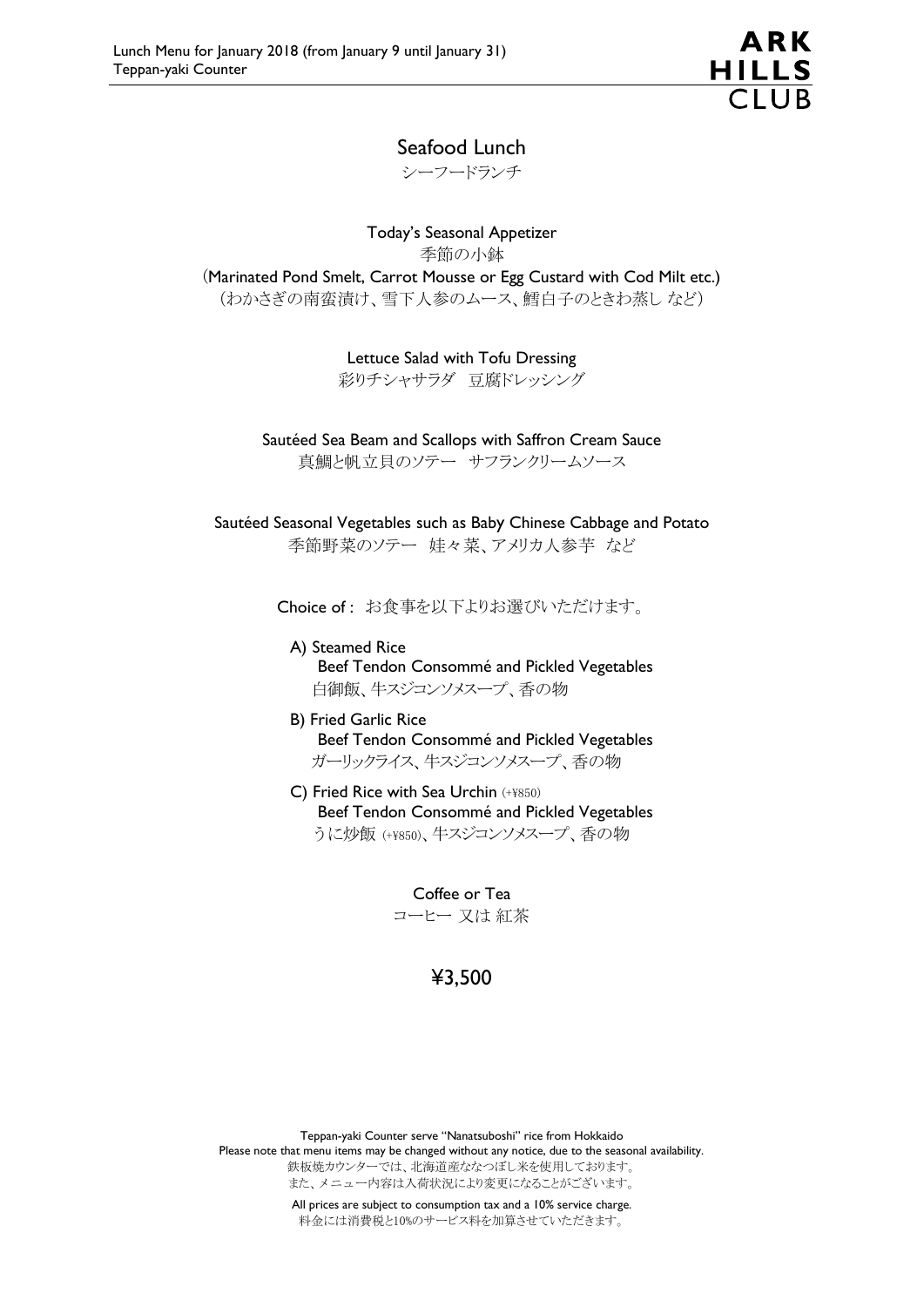

### Steak Lunch Course

ステーキランチコース

Today's Seasonal Appetizer 季節の小鉢 (Marinated Pond Smelt, Carrot Mousse or Egg Custard with Cod Milt etc.) (わかさぎの南蛮漬け、雪下人参のムース、鱈白子のときわ蒸し など)

> Lettuce Salad with Tofu Dressing 彩りチシャサラダ 豆腐ドレッシング

Sautéed Seasonal Vegetables such as Baby Chinese Cabbage and Potato

季節野菜のソテー 娃々菜、アメリカ人参芋 など

Choice of : お食事を以下よりお選びいただけます。

A) Steamed Rice Beef Tendon Consommé and Pickled Vegetables 白御飯、牛スジコンソメスープ、香の物

- B) Fried Garlic Rice Beef Tendon Consommé and Pickled Vegetables ガーリックライス、牛スジコンソメスープ、香の物
- C) Fried Rice with Sea Urchin (+¥850) Beef Tendon Consommé and Pickled Vegetables うに炒飯 (+¥850)、牛スジコンソメスープ、香の物

Coffee or Tea コーヒー 又は 紅茶

## USブラックアンガスビーフ

### 国産牛

特選 常陸牛

US Black Angus Beef Sirloin 100g サーロイン100g

Japanese Beef Sirloin 100g or Tenderloin 100g サーロイン100gまたはフィレ100g

*Hitachi* Beef Sirloin 100g サーロイン100g

¥2,800

## ¥4,500

¥6,000

Teppan-yaki Counter serve "Nanatsuboshi" rice from Hokkaido Please note that menu items may be changed without any notice, due to the seasonal availability. 鉄板焼カウンターでは、北海道産ななつぼし米を使用しております。 また、メニュー内容は入荷状況により変更になることがございます。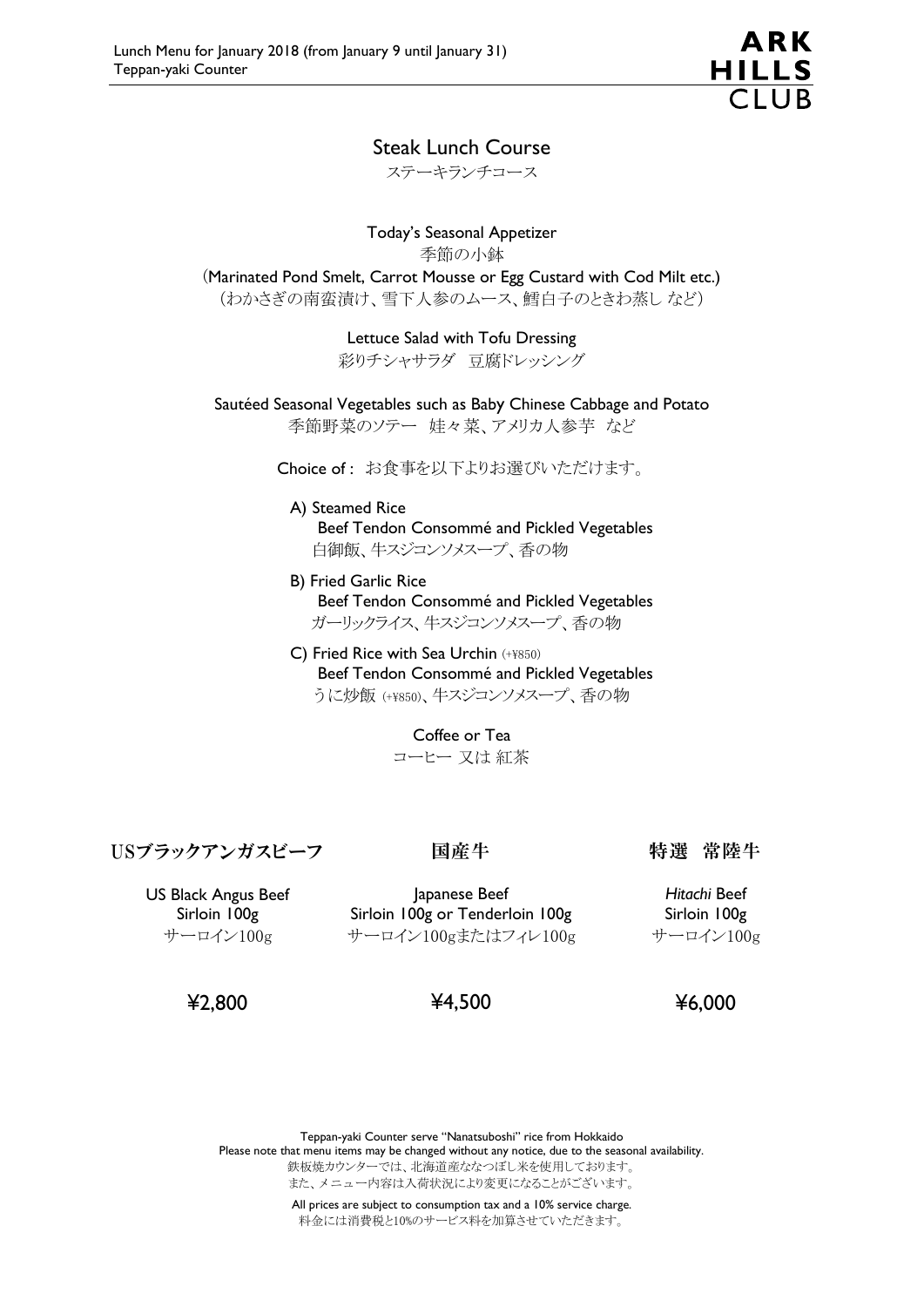シェフが厳選した上質な赤身の国産牛をご堪能ください。

Lunch Course C ランチ C

### Today's Seasonal Appetizer 季節の小鉢 (Marinated Pond Smelt, Carrot Mousse or Egg Custard with Cod Milt etc.) (わかさぎの南蛮漬け、雪下人参のムース、鱈白子のときわ蒸し など)

Lettuce Salad with Tofu Dressing

彩りチシャサラダ 豆腐ドレッシング

Sautéed Sea Beam with Saffron Cream Sauce 真鯛のソテー サフランクリームソース

Japanese Beef Sirloin 100g or Tenderloin 100g 国産牛 サーロイン100g または フィレ100g

Sautéed Seasonal Vegetables such as Baby Chinese Cabbage and Potato 季節野菜のソテー 娃々菜、アメリカ人参芋 など

Choice of : お食事を以下よりお選びいただけます。

#### A) Steamed Rice Beef Tendon Consommé and Pickled Vegetables 白御飯、牛スジコンソメスープ、香の物

- B) Fried Garlic Rice Beef Tendon Consommé and Pickled Vegetables ガーリックライス、牛スジコンソメスープ、香の物
- C) Fried Rice with Sea Urchin (+¥850) Beef Tendon Consommé and Pickled Vegetables うに炒飯 (+¥850)、牛スジコンソメスープ、香の物

Coffee or Tea コーヒー 又は 紅茶

# ¥6,000

Teppan-yaki Counter serve "Nanatsuboshi" rice from Hokkaido Please note that menu items may be changed without any notice, due to the seasonal availability. 鉄板焼カウンターでは、北海道産ななつぼし米を使用しております。 また、メニュー内容は入荷状況により変更になることがございます。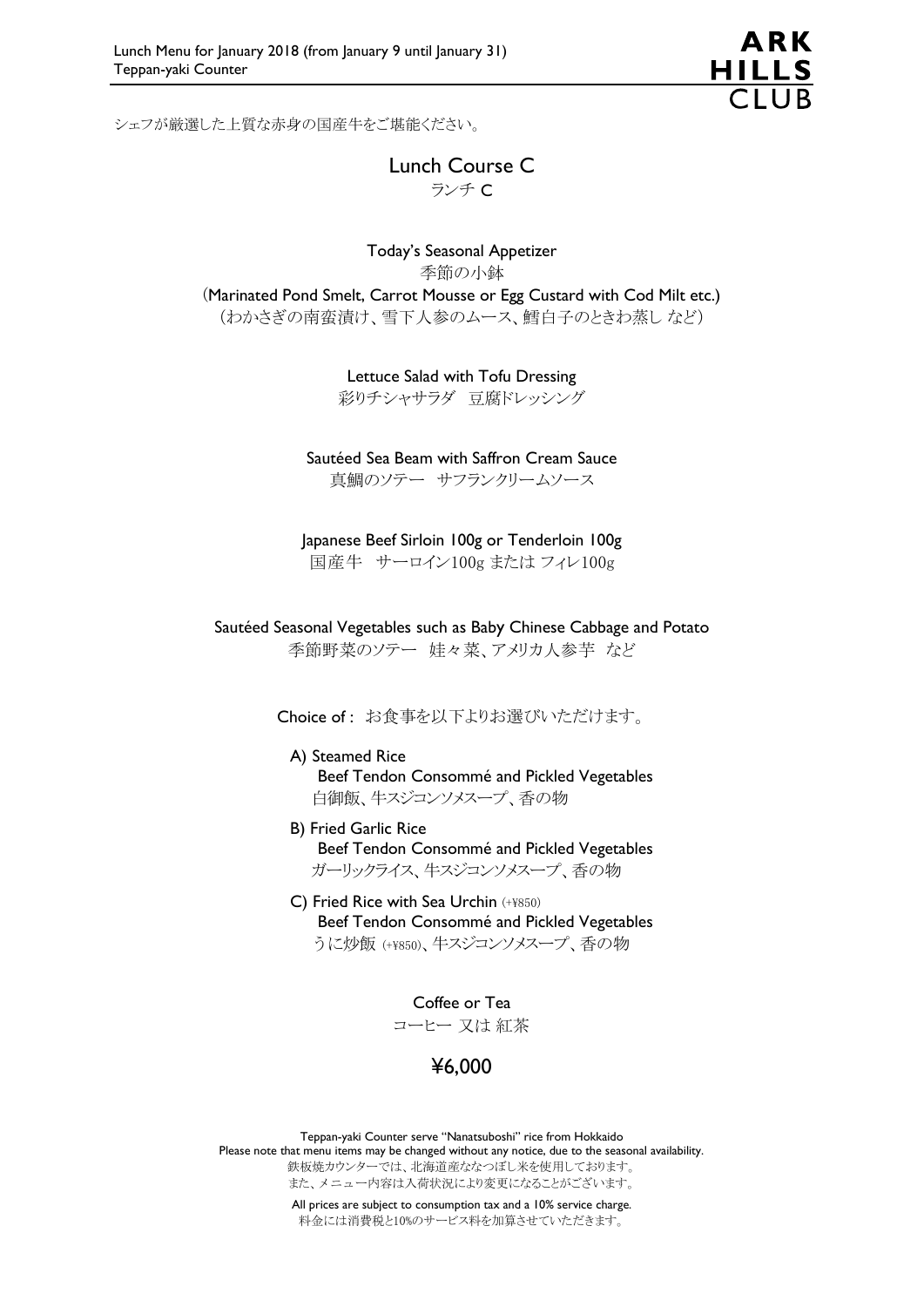$\ddot{\bullet}$ 

 $\ddot{\bullet}$ 

 $\ddot{\bullet}$ 

 $\ddot{\bullet}$  $\ddot{\bullet}$  $\ddot{\bullet}$  $\ddot{\bullet}$  $\ddot{\bullet}$  $\epsilon$  $\ddot{\bullet}$  $\ddot{\bullet}$  $\ddot{\bullet}$  $\bullet$  $\ddot{\bullet}$  $\bullet$  $\ddot{\bullet}$  $\bullet$  $\ddot{\bullet}$  $\bullet$  $\bullet$ 

 $\bullet$  $\bullet$  $\ddot{\bullet}$  $\bullet$  $\ddot{\bullet}$  $\bullet$  $\ddot{\bullet}$ 

 $\overline{C}$ lla \*Please note that reservation for Ladies Lunch is required at least three days in advance. 3日前までのご予約をお願い致します。 **\*\*\*\*\*\*\*\*\*\***  $\bullet_{\mathbf{a}}$  $\bullet$ Ä  $\bullet$ Ladies Lunch レディースランチ Aperitif or Soft Drink お好みの食前酒またはソフトドリンクをご一緒に Petite Hors d'oeuvre 小さなオードブル Lettuce Salad with Tofu Dressing 彩りチシャサラダ 豆腐ドレッシング Sautéed Sea Beam and Scallops with Saffron Cream Sauce 真鯛と帆立貝のソテー サフランクリームソース Ghost Plant Leaf with Honey お口休めのグラパラリーフ Sautéed Seasonal Vegetables 季節野菜のソテー Japanese Beef Steak (60g) 国産牛ステーキ (60g) Choice of : お食事を以下よりお選びいただけます。 A) Steamed Rice Beef Tendon Consommé and Pickled Vegetables 白御飯、牛スジコンソメスープ、香の物 B) Fried Garlic Rice Beef Tendon Consommé and Pickled Vegetables ガーリックライス、牛スジコンソメスープ、香の物 Dessert and Coffee or Tea  $\ddot{\bullet}$ デザートとコーヒー又は紅茶 ¥5,000

ARK

**HILLS** 

Teppan-yaki Counter serve "Nanatsuboshi" rice from Hokkaido Please note that menu items may be changed without any notice, due to the seasonal availability. 鉄板焼カウンターでは、北海道産ななつぼし米を使用しております。 また、メニュー内容は入荷状況により変更になることがございます。

> The price above includes consumption tax and 10% service charge. 上記金額には消費税及びサービス料10%が含まれます。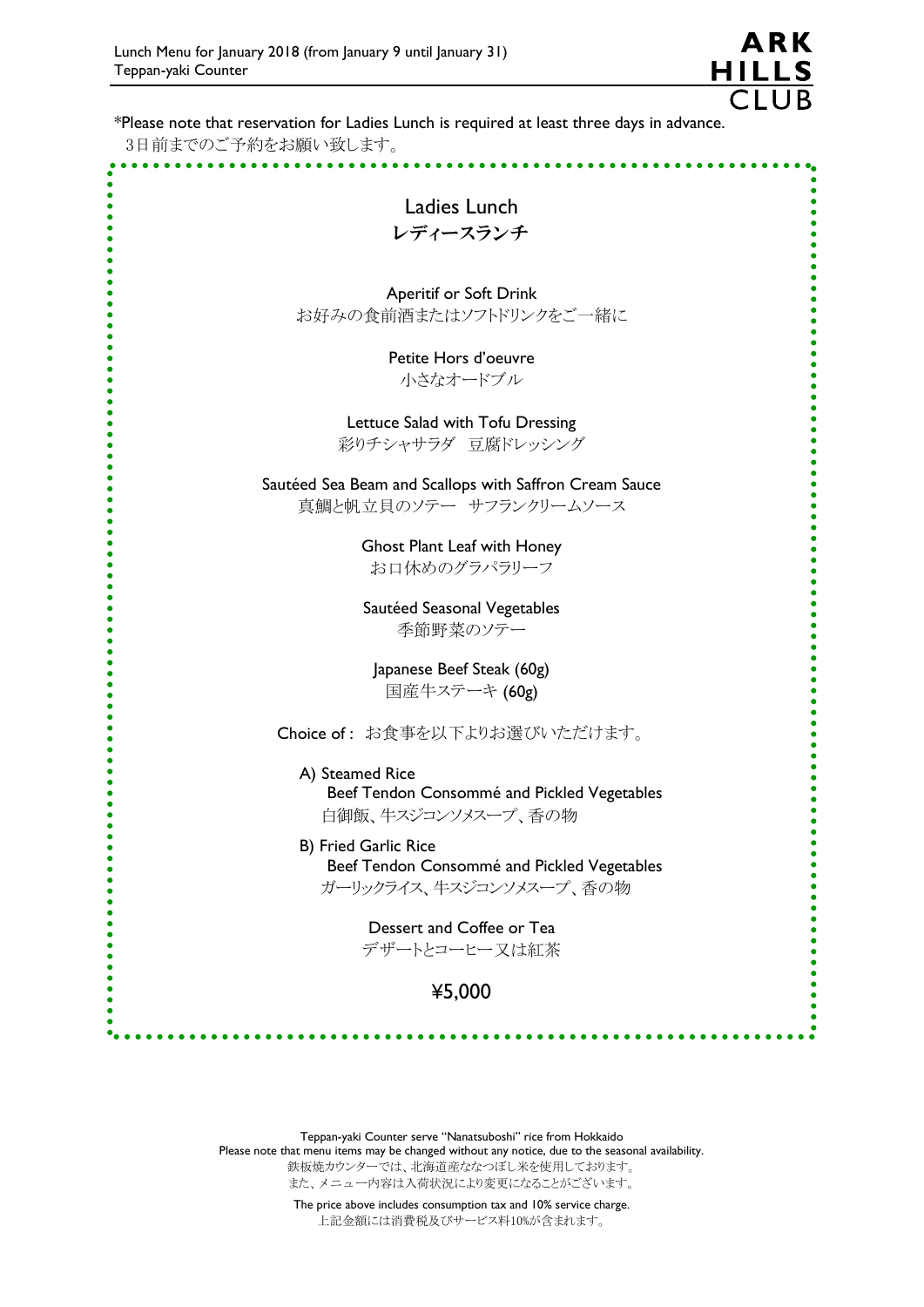

800

A la Carte

**Seafood** 魚料理

赤座海老

Today's Fish 本日の魚料理

*Ezo* Abalone(100g) 蝦夷鮑(100g)

北海道産 帆立貝

Langoustine (1Piece)

### **Japanese Beef** Sirloin or Tenderloin

| 国産牛 サーロイン またはフィレ |        |
|------------------|--------|
| 100g             | ¥6,000 |
| 150g             | 9,000  |

200g 12,000

#### **Vegetable** 野菜

| Sautéed Seasonal Vegetables | ¥2.500 |
|-----------------------------|--------|
| 旬の彩り野菜ソテー                   |        |

#### Hokkaido Scallops (2Pieces) ¥1,500 2,000 3,000 4,000 **Soup & Rice** お食事とお椀物 Fried Rice with Sea Urchin Miso Soup and Pickled Vegetables うに炒飯セット (味噌椀、香の物) ¥2,000 Fried Rice with Sea Urchin うに炒飯 1,700 Fried Garlic Rice Miso Soup and Pickled Vegetables ガーリックライスセット(味噌椀、香の物) 1,200 Fried Garlic Rice ガーリックライス Steamed Rice Miso Soup and Pickled Vegetables 1,000 **U.S Black Angus Beef** U.S ブラックアンガスビーフ 100g ¥2,800

白御飯セット(味噌椀、香の物)

Steamed Rice 白御飯 500

Teppan-yaki Counter serve "Nanatsuboshi" rice from Hokkaido

Please note that menu items may be changed without any notice, due to the seasonal availability.

鉄板焼カウンターでは、北海道産ななつぼし米を使用しております。 また、メニュー内容は入荷状況により変更になることがございます。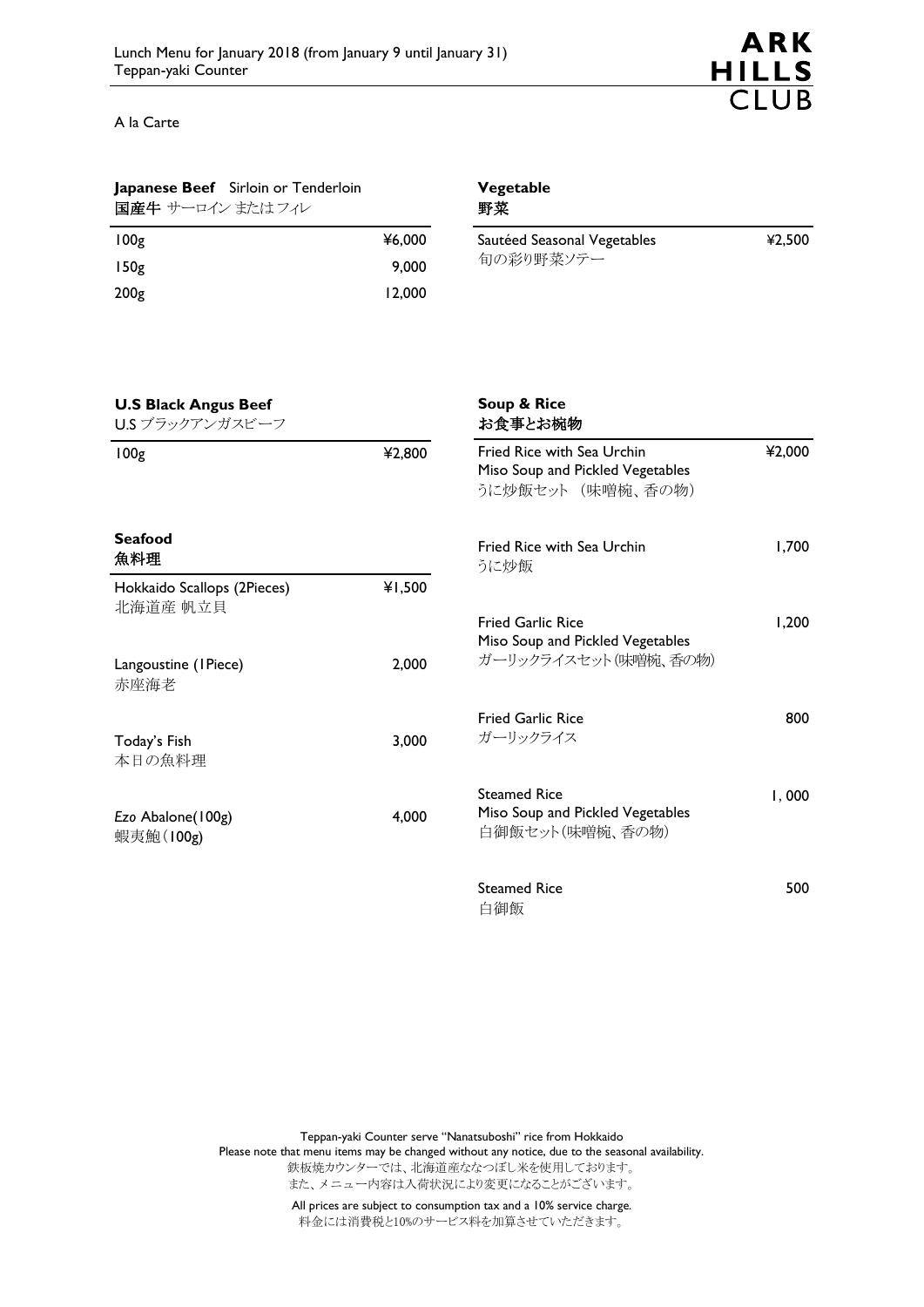## New Year Lunch Specialty 新春感謝プラン ランチ

# ステーキ屋さんの特選黒毛和牛ハンバーグステーキ

Lunch with a complimentary drink (soft drink) and for groups of four people or more, a lunch menu for one person will be free. ソフトドリンク一杯と四名以上で ご利用の場合はお一人様分を無料に

> Seasonal Appetizer 季節の小鉢

Lettuce Salad with Tofu Dressing

彩りチシャサラダ 豆腐ドレッシング

Hamburger Steak with Onion Sauce

特選黒毛和牛ハンバーグステーキ 牛スジ赤ワイン煮込みソース

Steamed Rice Beef Soup and Pickled Vegetables

白御飯、牛コンソメスープ、香の物

# ¥3,300

Teppan-yaki Counter serve "Nanatsuboshi" rice from Hokkaido Please note that menu items may be changed without any notice, due to the seasonal availability. 鉄板焼カウンターでは、北海道産ななつぼし米を使用しております。 また、メニュー内容は入荷状況により変更になることがございます。

> The price above includes consumption tax and 10% service charge. 上記金額には消費税及びサービス料10%が含まれております。